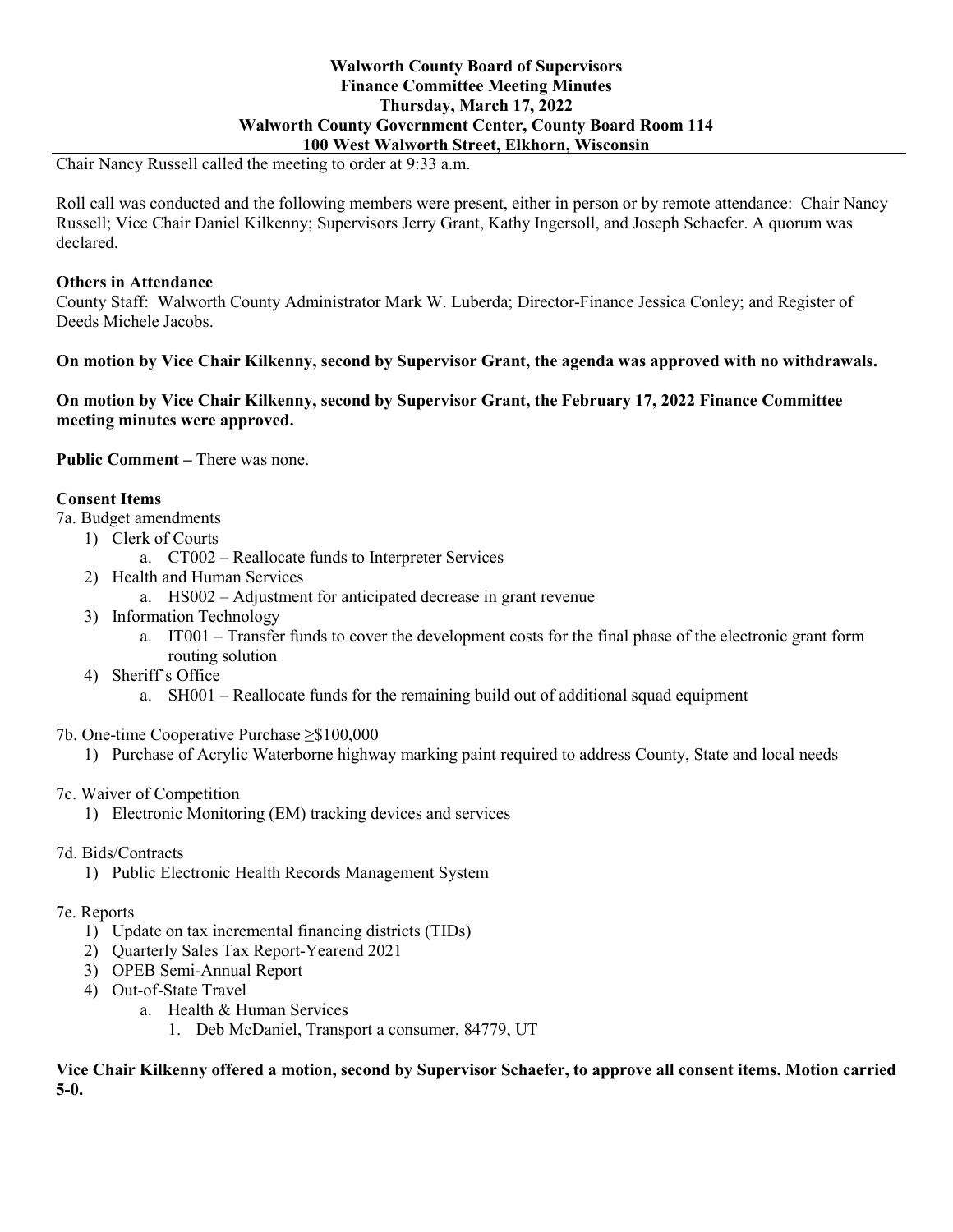Walworth County Board of Supervisors March 17, 2022 Finance Committee Meeting Minutes Page 2 of 3

## **New business**

8a. Resolution No. \*\*-04/22 Creating a New Capital Project and Establishing 2022 Design Budget for County Highway O (CTH O) with Capital Projects Fund Road and Bridge Construction Committed Fund Balance

**Vice Chair Kilkenny offered a motion, second by Supervisor Grant, to approve the resolution Creating a New Capital Project and Establishing 2022 Design Budget for CTH O with Capital Projects Fund Road and Bridge Construction Committed Fund Balance.** Walworth County Administrator Mark W. Luberda elaborated as to the rationale in moving forward with this road design project at this time, indicating the County would have a shovel ready project in the event grant funding becomes available. **Motion carried 5-0.**

8b.Resolution No. \*\*-04/22 Accepting Aging and Disability Resource Center No Wrong Door COVID-19 Vaccine Supplemental Funding Grant and Establishing a Budget

**Supervisor Grant offered a motion, second by Vice Chair Kilkenny, to approve the resolution Accepting Aging and Disability Resource Center No Wrong Door COVID-19 Vaccine Supplemental Funding Grant and Establishing a Budget. Motion carried 5-0.**

8c. Sheriff's Office request to apply for Coronavirus Emergency Supplemental Funds (CESF) Director-Finance Jessica Conley stated no action is necessary on this item as the grant application has been submitted and the Sheriff's Office received notification that the grant will not be awarded.

8d. Reclassification of Communications Officers and Corrections Officers Requiring Drafting of a Resolution(s), Ordinance(s), and Budget Modification

Luberda advised that due to the number of vacancies in Communications and Corrections Officers, and that the level of vacancies are expected to continue for the remainder of this year, the Sheriff's Office can fully fund this reclassification without a budget amendment. Luberda referred to the Resolution and Memorandum that were distributed at the meeting, stating the Human Resources Committee considered the item yesterday.

8e. Resolution No. \*\*-04/22 Appropriating \$17,908 of ARPA SLCFR Funding from the Recovery Grants Fund for the Purpose of Increasing the Program Manager – Mobility Position to a 1.0 FTE with Additional Responsibility as Management Analyst of .25 FTE

Discussion ensued relative to benefit costs relative to the full-time position. **Vice Chair Kilkenny offered a motion, second by Supervisor Schaefer, to approve the resolution Appropriating \$17,908 of ARPA SLCFR Funding from the Recovery Grants Fund for the Purpose of Increasing the Program Manager – Mobility Position to a 1.0 FTE with Additional Responsibility as Management Analyst of .25 FTE. Motion carried 5-0.**

8f. Vilas County Resolution 2022-15 – Request State to Revise the Current Real Estate Transfer Revenue Sharing Formula (Referred by the County Board)

Luberda informed the Committee that the Register of Deeds Association has not released a formal opinion in reference to this resolution, and that it was his recommendation not to pursue the matter. Register of Deeds Michele Jacobs shared that she had received notification from the Register of Deeds Association stating they are taking a neutral position on the matter. **Vice Chair Kilkenny offered a motion, second by Supervisor Schaefer, to place the Vilas County Resolution 2022-15 on file. Motion carried 5-0.**

8g. COVID-19/American Rescue Plan Act Financial Summary Update

Conley referred to her Memorandum included on Page 106 of the packet; explaining the reason for reclassifying three projects to the lost revenue category for American Rescue Plan Act (ARPA) funding.

Conley shared that the State announced they will be providing \$19 million, of their ARPA allocation, to law enforcement across the state. Walworth County's allocation will be \$73,935, and funds can be used for training, recruitment bonuses, community policing needs, and technology investments. Conley noted the State is also distributing \$16 million in ARPA funds to District Attorney offices. Walworth County's distribution will equal a half-time Assistant District Attorney position.